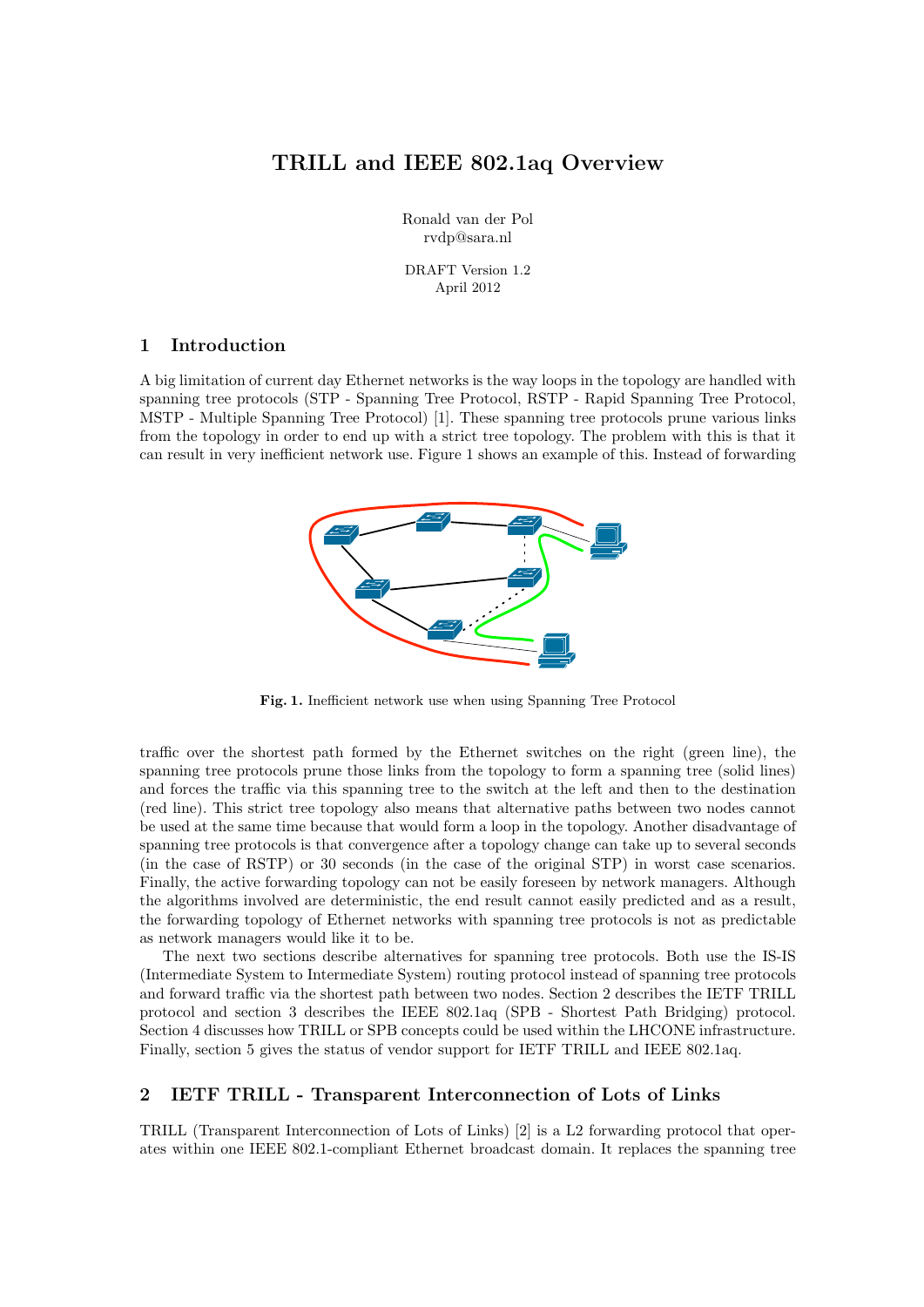protocol by using IS-IS (Intermediate System to Intermediate System) routing to distribute link state information and calculate shortest paths through the network. IS-IS is used because it is a pure L2 routing protocol that does not require IP for transporting the frames. TRILL data packets and IS-IS routing packets are exchanged between Routing Bridges (RBridges). RBridges automatically discover each other via IS-IS Hello frames and require no explicit configuration. End station MAC addresses are learned at the edges (at ingress and at egress) of a TRILL domain only. RBridges in the core do not need to keep track of end station MAC addresses. TRILL's main focus is (highly) meshed topologies, e.g. data centres.

TRILL is being standardised by the IETF and has been a working group since March 2005. The base protocol RFCs (RFC 6325 [3], RFC 6326 [4], RFC 6327 [5], RFC 6361 [6] and RFC 6439 [7]) are at proposed standard maturity level. This is what the charter says about its current goals and work items: "The TRILL WG has specified a solution for shortest-path frame routing in multi-hop IEEE 802.1-compliant Ethernet networks with arbitrary topologies, using an existing link-state routing protocol technology and encapsulation with a hop count. The current work of the working group is around operational and deployment support for the protocol. This includes a MIB module and other pieces needed for operations, but also additional ways to extend and optimize TRILL for the properties of the networks on which it is deployed."

RBridges encapsulate Ethernet frames at the ingress, route the frames through the TRILL domain using IS-IS link state routing information and decapsulate the Ethernet frames at the egress again. This process is shown in figure 2. Host A on the left (MAC address mac1) sends



Fig. 2. TRILL encapsulating and decapsulating

an Ethernet frame to host B on the right (MAC address mac8). The frame is encapsulated by the ingress RBridge with a TRILL header and an Ethernet header. The TRILL header contains a 2-byte identifier of the ingress RBridge and a 2-byte identifier of the egress RBridge. The egress RBridge is determined by the shortest path to the final destination (host B). The TRILL header also contains a hop count. The ingress RBridge sets the source address in the outer Ethernet header to the MAC address of it's outgoing interface and sets the destination address to the MAC address of the next hop RBridge (determined by IS-IS shortest path routing). Each RBridge in the path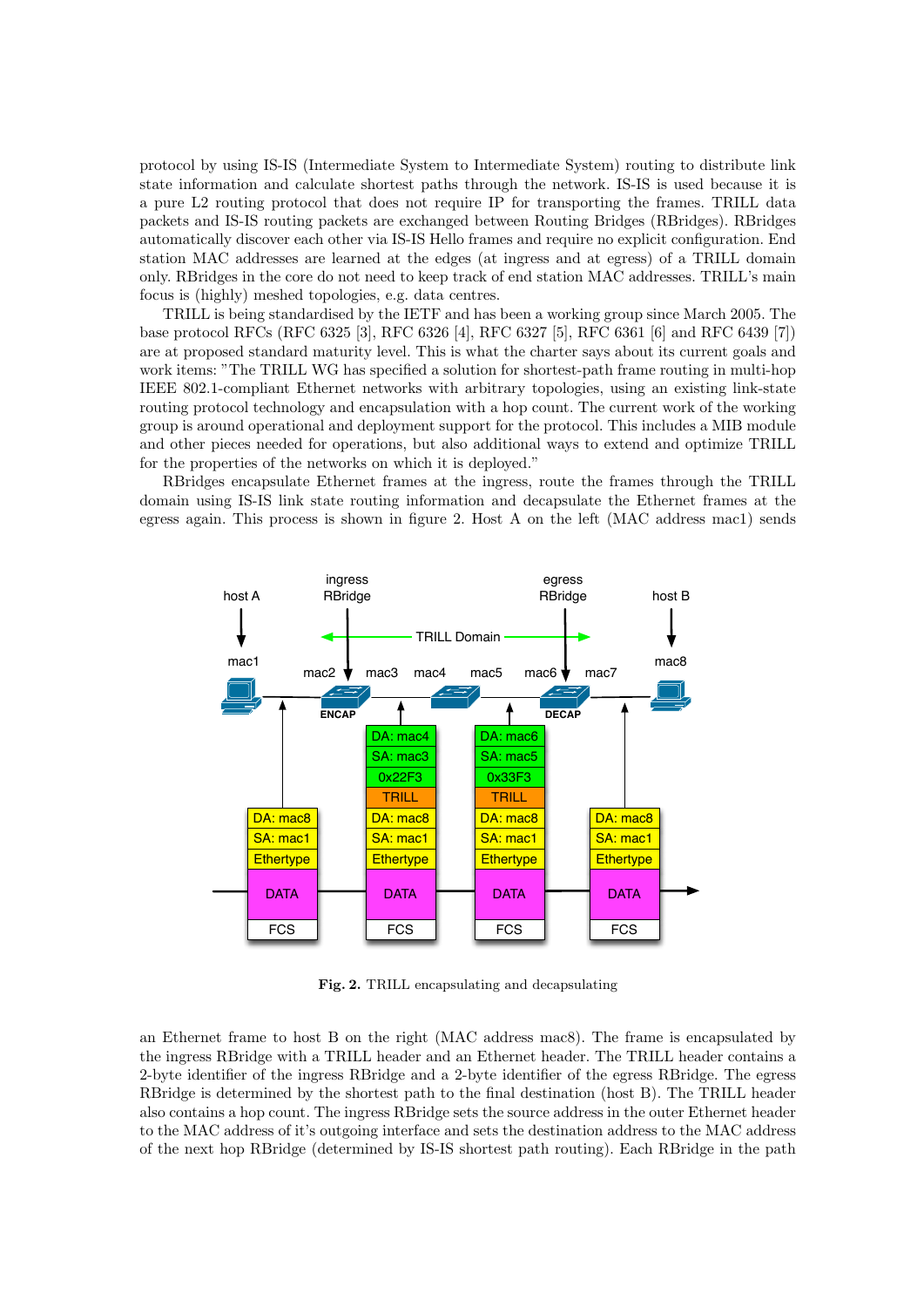rewrites the outer Ethernet header with its own MAC address as source and the MAC address of the next hop RBridge as destination. At each RBridge the hop count in the TRILL header is also decremented. At egress, the encapsulation headers are removed and the original Ethernet frame is sent to the destination (host B). There can be any number of traditional Ethernet switches between two RBridges because switches that do not support TRILL just forward the traffic based on the destination MAC address and VLAN ID, if present. RBridges do not propagate spanning tree protocol BPDUs (Bridge protocol Data Units), so RBridges can limit the span of spanning trees regions. Figure 3 shows the Ethernet and TRILL headers used by the TRILL protocol. The

| <b>Destination MAC Address</b> |                  |                                 |                   |   |       |     |  |
|--------------------------------|------------------|---------------------------------|-------------------|---|-------|-----|--|
| <b>Destination MAC Address</b> |                  | Source MAC Address              |                   |   |       |     |  |
| <b>Source MAC Address</b>      |                  |                                 |                   |   |       |     |  |
| Ethertype: 0x22F3              |                  | V                               | R                 | M | OpLen | Hop |  |
| <b>Egress RBridge Nickname</b> |                  | <b>Ingress RBridge Nickname</b> |                   |   |       |     |  |
| v                              | Version<br>2 bit |                                 |                   |   |       |     |  |
| R                              | Reserved         |                                 |                   |   | 2 bit |     |  |
|                                |                  |                                 |                   |   |       |     |  |
| м                              |                  |                                 | Multi-Destination |   | 1 bit |     |  |
| OpLen                          |                  |                                 | Option Length     |   | 5 bit |     |  |
| Hop                            |                  | <b>Hop Count</b>                |                   |   | 6 bit |     |  |

Fig. 3. Ethernet and TRILL headers

TRILL protocol uses 0x22F3 as Ethertype. TRILL can encapsulate untagged or tagged customer frames. The tags in customer frames are preserved while forwarding through a TRILL domain.

Unicast frames are sent via the shortest path between ingress and egress RBridge. RBridges use distribution trees to forward multi-destination frames (i.e. unicast frames with unknown MAC address location, multicast and broadcast frames). There can be one or more distribution trees in a TRILL domain. RBridges precompute all the distribution trees that might be used. Each RBridge advertises in its TRILL IS-IS LSP (Link State Packet) the maximum number of distribution trees it can support. There is one RBridge in a TRILL domain that is chosen by all RBridges (based on several RBridge qualifiers) that decides for all RBridges:

- How many trees will be used
- Which trees will be used
- The tree number of each tree

The number of distribution trees that is decided upon cannot be higher than the number of trees that is supported by the RBridge with the fewest number of supported trees. Each ingress RBridge that is the appointed forwarder for a certain VLAN chooses which of the distribution trees it will use for multi-destination frames. Usually, this is the tree whose root has the lowest cost path from the ingress RBridge. The ingress RBridge itself could be the root of the chosen tree. It includes the chosen tree information in its LSP distributions and all other RBridges keep track of it so that they can use this information in Reverse Path Forwarding (RPF) checks. The distribution trees are shared across all VLANs, but pruning should take place per VLAN when a branch has no potential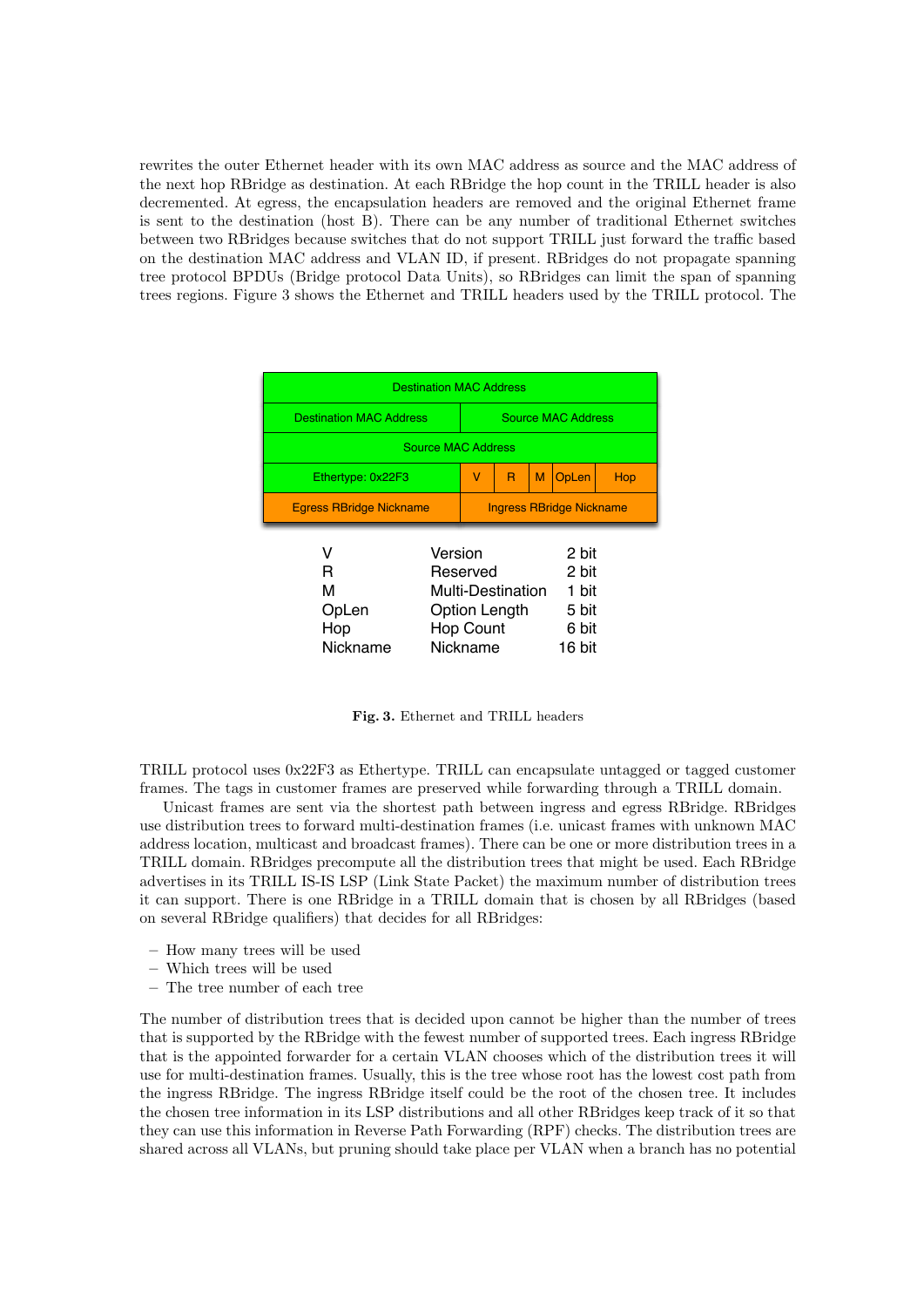receivers. When receiving a native multi-destination frame, the ingress RBridge converts it to a TRILL data packet. It uses the All-RBridges multicast address as outer destination MAC address. Multipathing over multiple distribution trees is supported. The ingress and egress RBridges are the only bridges that learn end station MAC addresses and VLAN information. At ingress, the RBridge learns local end station information by collecting port and MAC address and VLAN information of received frames. At egress, the RBridge learns remote end station information by collecting ingress RBridge and MAC address and VLAN information of the original frame in the TRILL encapsulated packet. Transit RBridges do not need to collect end station information. They only need to collect MAC addresses of other RBridges. Thus, the MAC forwarding table of transit RBridges scales with the number of RBridges instead of with the number of end stations. The RBridges can choose a backbone VLAN in the TRILL domain to communicate which each other. This VLAN is independent from the VLAN used in the original Ethernet frame in the encapsulated TRILL packet.

The ESADI (End Station Address Distribution Information) protocol can be used to announce end stations that have been explicitly enrolled. Advertising end station MAC addresses using ESADI is optional, as is learning from these announcements. RBridges that are the appointed forwarder for a certain VLAN may participate in the TRILL ESADI protocol for that VLAN. All transit RBridges must properly forward TRILL ESADI frames as if they were multicast TRILL Data frames. There are a couple of advantages of using ESADI. The enrollment might be authenticated (for example, by cryptographically based EAP methods via IEEE Std 802.1X-2010 [8]). The ESADI protocol also supports cryptographic authentication of its messages (RFC 5304 [9] and RFC 5310 [10]) for more secure transmission. Finally, If an end station is unplugged an immediate update can be sent via the ESADI protocol.

RBridges can optionally support multipathing. This is done by Equal Cost Multipath (ECMP) routing. If multiple equal costs paths are presents towards a destination, an RBridge can distribute traffic over those multiple paths. This is usually done per flow is order to avoid reordering and path MTU discovery problems.

#### 3 IEEE 802.1aq - Shortest Path Bridging

The IEEE 802.1aq standard [11] was approved on 28 March 2012. It is an amendment to the "Virtual Bridge Local Area Networks" standard (IEEE Std 802.1Q-2011 [12]) and adds Shortest Path Bridging (SPB). SPB uses shortest path trees (SPTs) as an alternative to the spanning trees used by STP (Spanning Tree Protocol), RSTP (Rapid Tree Spanning Tree Protocol) and MSTP (Multiple Spanning Tree Protocol). Shortest path trees guarantee that traffic is always forwarded via the shortest path between two bridges. Regions where SPTs are used can co-exist with regions where STP, RSTP or MSTP spanning trees are used. A CIST (Common and Internal Spanning Tree) is used within the SPB region as a default spanning tree to interwork with STP, RSTP and MSTP regions. The IS-IS (Intermediate System to Intermediate System) link state routing protocol (ISIS-SPB) is used within an SPB region to exchange information between the bridges in order to calculate SPTs. Shortest path trees are calculated from every source bridge in an SPT region to all other bridges in that region. The SPT algorithms are defined is such a way that it is guaranteed that all bridges in the region calculate exactly the same set of trees. SPTs are bidirectional, which means that forward and reverse traffic takes the same path. Unicast and multicast traffic between two bridges also takes the same path. Load balancing is supported by calculating multiple Equal Cost Trees (ECTs). Each ECT uses a different SPT algorithm tiebreaker. By default, 16 ECTs are supported by defining 16 different ECT tie-breakers. A SPT set is defined by all the SPTs that share the same ECT tie-breaker and that support one or more VLANs within an SPT region. Load balancing is done by distributing VLANs over up to 16 SPT sets. This means that there is no per flow (or packet) load balancing between two end stations, unless these end stations use different VLANs for different flows. However, work has started on IEEE 802.1Qbp [13], which introduces Equal Cost Multiple Paths (ECMP) in the SPBM data forwarding process by using a hash based choice of possible next hops. It is anticipated that a new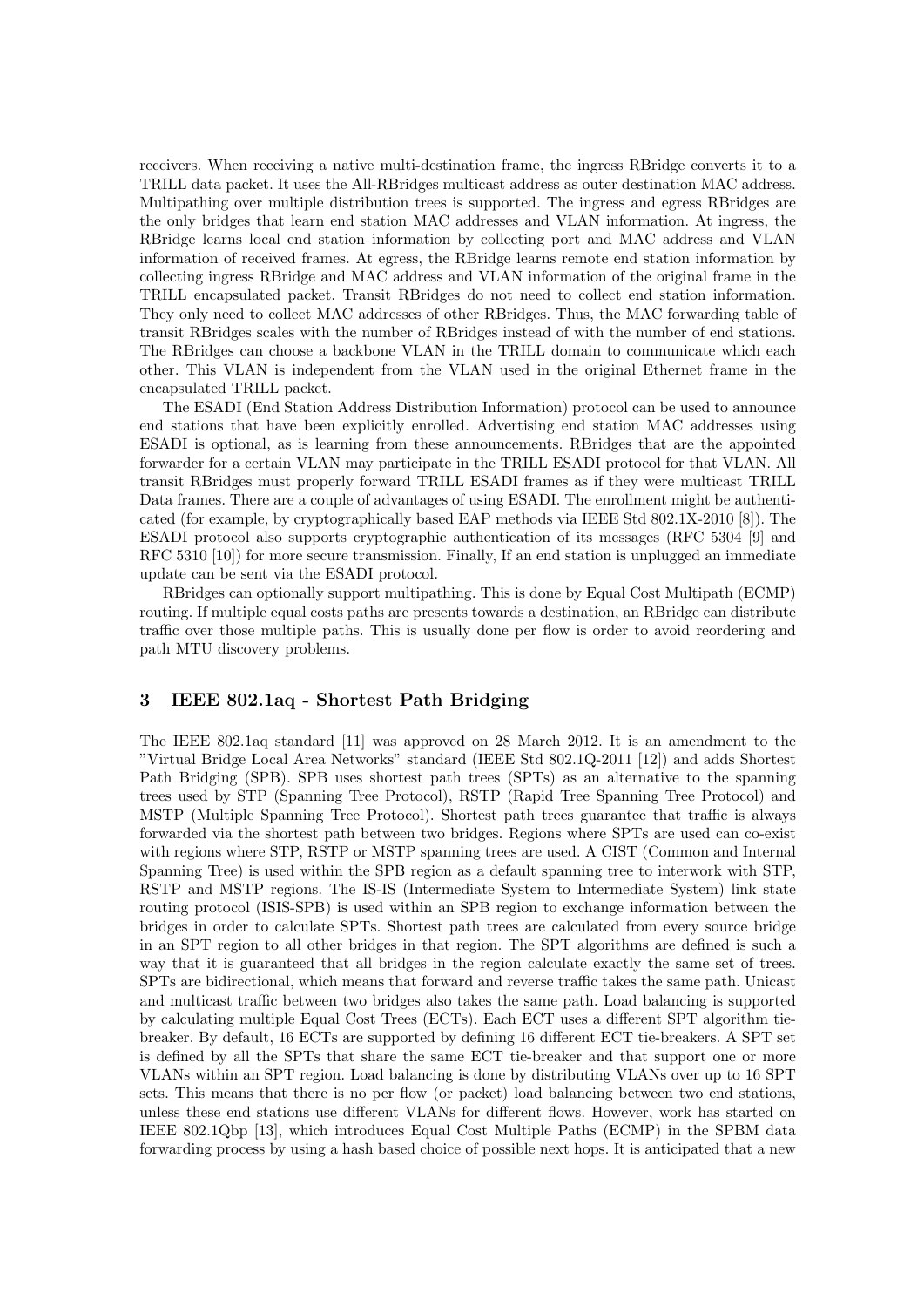tag will be defined, possibly including a Time to Live (TTL) field. Ethernet OAM (Operations, Administration and Maintenance) is supported in SPB by the IEEE 802.1ag (incorporated in IEEE Std 802.1Q [12]) and ITU-T Y.1731 [14] protocols. There are two variants of SPB defined, SPBV and SPBM as described in the next two sections.

### 3.1 Shortest Path Bridging VID - SPBV

VID stands for VLAN Identifier. Each VLAN that is handled by SPBV uses an SPT set. An SPVID (Shortest Path VLAN Identifier) is assigned (manually or automatically) to each SPT in the set. The SPVID to SPT mapping information is sent to other bridges by using ISIS-SPB. At ingress into the SPBV region the VID in a C-TAG or S-TAG of a customer frame is translated to the SPVID corresponding to the SPT that supports that VID. At egress the SPVID is translated back to the original VID. When customer frames do not contain a C-TAG or S-TAG, SPBV adds a tag with the SPVID at ingress. At egress this tag is removed again. In an SPBV region MAC addresses of end stations are learned at each bridge in the path.

### 3.2 Shortest Path Bridging MAC - SPBM

MAC stands for Media Access Control. SPBM is used in combination with Provider Backbone Bridges (PBB, defined in 802.1ah which is incorporated in IEEE Std 802.1Q [12]). PBB is also called mac-in-mac because customer frames are encapsulated with an Ethernet header, the PBB header. At ingress a PBB header is added by a Backbone Edge Bridge (BEB) and at egress this header is removed again by a BEB. The PBB header contains the source MAC address of the ingress BEB and the destination MAC address of the egress BEB. It also contains a 24-bit I-SID (backbone service instance identifier), so  $2^{24}$  different backbone services can be configured. A service is similar to a VPN (Virtual Private Network). Frames are only transported between ports that map to the same I-SID. Each I-SID is mapped to a backbone VID (B-VID). It is possible to map multiple I-SIDs to the same B-VID. Within the PBB backbone frames are forwarded based on destination backbone MAC (B-MAC) address and backbone VID (B-VID). PBB separates customer VIDs from backbone VIDs and end station MAC learning is done only at the edges of a PBB region. The PBB backbone switches only know about B-MACs. SPBM uses a single backbone VID (B-VID) for all the SPTs in a set. Figure 4 shows an example of SPBM encapsulation (by BEB B) and decapsulation (by BEB E). Several service interface options are offered for customer ports by a PBB Backbone Edge Bridge (BEB):

Port Based Customer frames can be untagged or tagged with a C-TAG. In both cases all frames are mapped to a single backbone service instance (I-SID) and are forwarded without an S-TAG. S-tagged Service Interface This service interface is used for forwarding frames with an S-TAG (also called Q-in-Q frames). There are two types of S-tagged service interfaces. One offers a one-to-one mapping between S-TAG and I-SID, the other maps multiple S-TAGs to the same I-SID. In the first case the S-TAG is not carried within the PBB backbone. In the latter case the S-TAG is carried in the PBB header because otherwise the egress BEB would not know which S-tag the original frame had.

Figure 4 shows an S-tagged Service Interface on BEB B where multiple S-tags are mapped on I-SID 100, so the S-tag is carried through the PBB backbone. End station H1 sends a frame to end station H2. Both are using untagged frames and each is attached to a switch (S1 and S2 respectively). The end stations are connected to a switch port that is configured in port based VID (PVID) mode with VID value 20. Switches S1 and S2 connect to the service provider switches BEB B and BEB E with an S-tagged interface. Switch S1 sends the user frame from end station H1 as an S-tagged frame to BEB B. On switch S1 the S-tag to use for each VLAN must be configured. Each C-VLAN can be assigned to a different S-tag or multiple (or all) C-VLANs can be assigned to the same S-tag. Using the same S-tag makes it possible to transport several customer VLANs via the same S-tag over the same I-SID service instance. Backbone Edge Bridge B is using an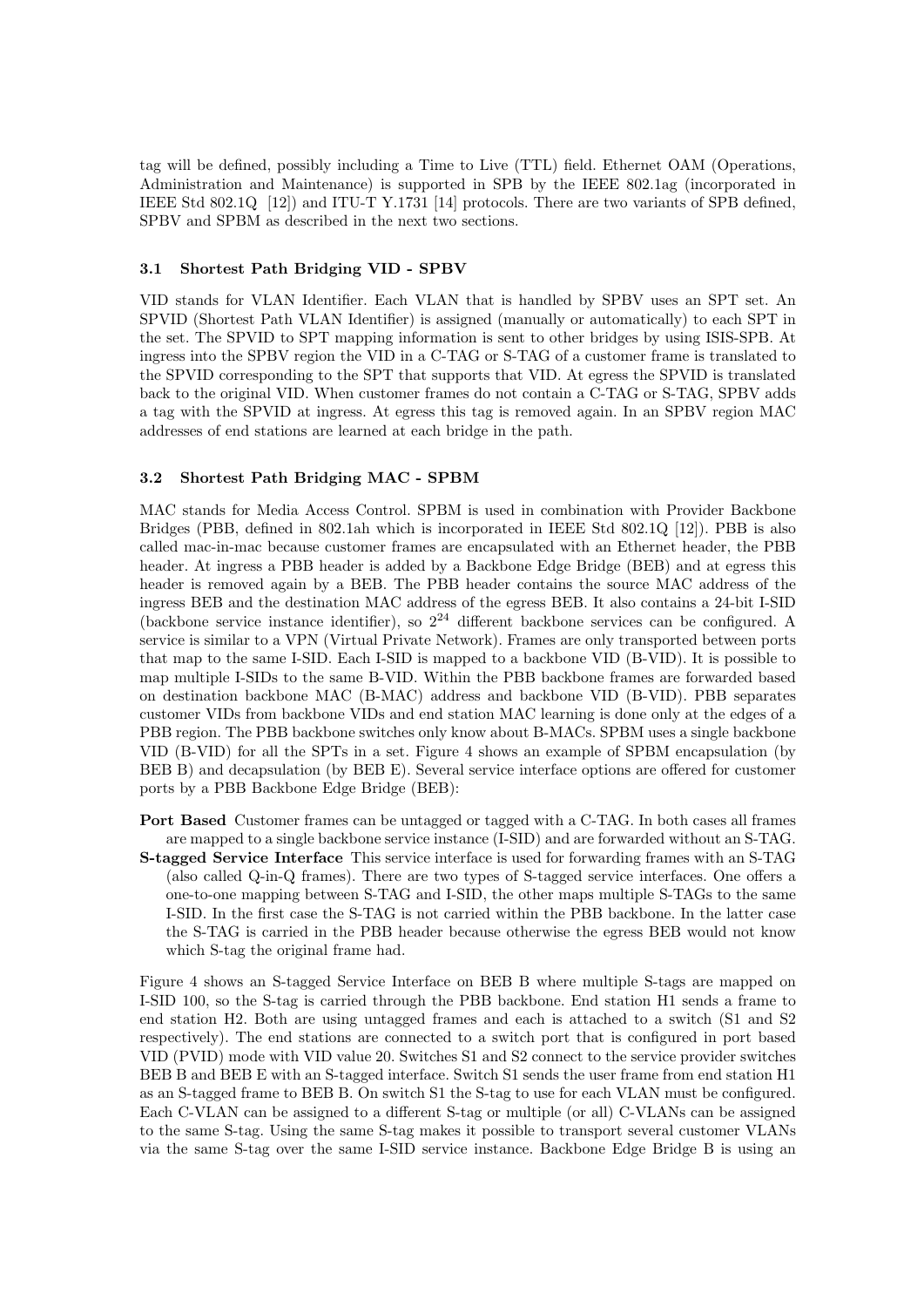

Fig. 4. Example of mapping C-VLAN 20 over I-SID 100 by using a S-tagged Bundled Interface in SPBM. The fields in each frame are sent on the network in top to bottom order.

S-tagged Service Interface and encapsulates the received frame with a PBB header. At BEB B there is a mapping between S-tag and I-SID configured which determines which provider service will be used in the backbone. This can be a one-to-one mapping or several S-tags can be bundled on the same I-SID. The example shows the latter. In this case the S-tag needs to be included in the PBB header so that the decapsulating side knows which S-tag to use in the decapsulated frame. In this example C-VID 20 is mapped eventually to I-SID 100. The encapsulated frame is sent to the egress bridge BEB E by using its MAC address as destination MAC address in the (outer) PBB header. It is forwarded through the SPBM region via the shortest path. The VID used in the PBB header is the Backbone VID (B-VID) that is used to carry I-SID 100. The mapping between I-SID and B-VID (one-to-one or many-to-one) is configured by the administrator. At egress, the Backbone Edge Bridge E decapsulates the frame and the resulting S-tagged frame is forwarded to switch S2, which removes the S-tag and C-tag and sends the untagged frame to end station H2. Vendors can choose to include the functionality of switch S1 and BEB B in the same box and offer a direct C-VID to I-SID mapping and hide the S-tag from the customer. By doing so there is a simple mapping between C-VLANs and provider services. So customers can choose to use a particular provider service by using a particular VLAN. In SPBM end station MAC learning is done in the decapsulating process. In the decapsulation process BEBs learn which end stations are located behind each of the other BEBs. PBB frames contain the end station source MAC address in the I-tag field and also the BEB source MAC address in the outer PBB header.

## 4 TRILLs and/or SPB in LHCONE

Both TRILL and SPB use IS-IS routing to setup forwarding in meshed Ethernet topologies. In LHCONE this can be used in the L2 Ethernet clouds. The advantage with TRILL or SPB is that links will be used more efficiently than when using spanning tree protocols. Another advantage of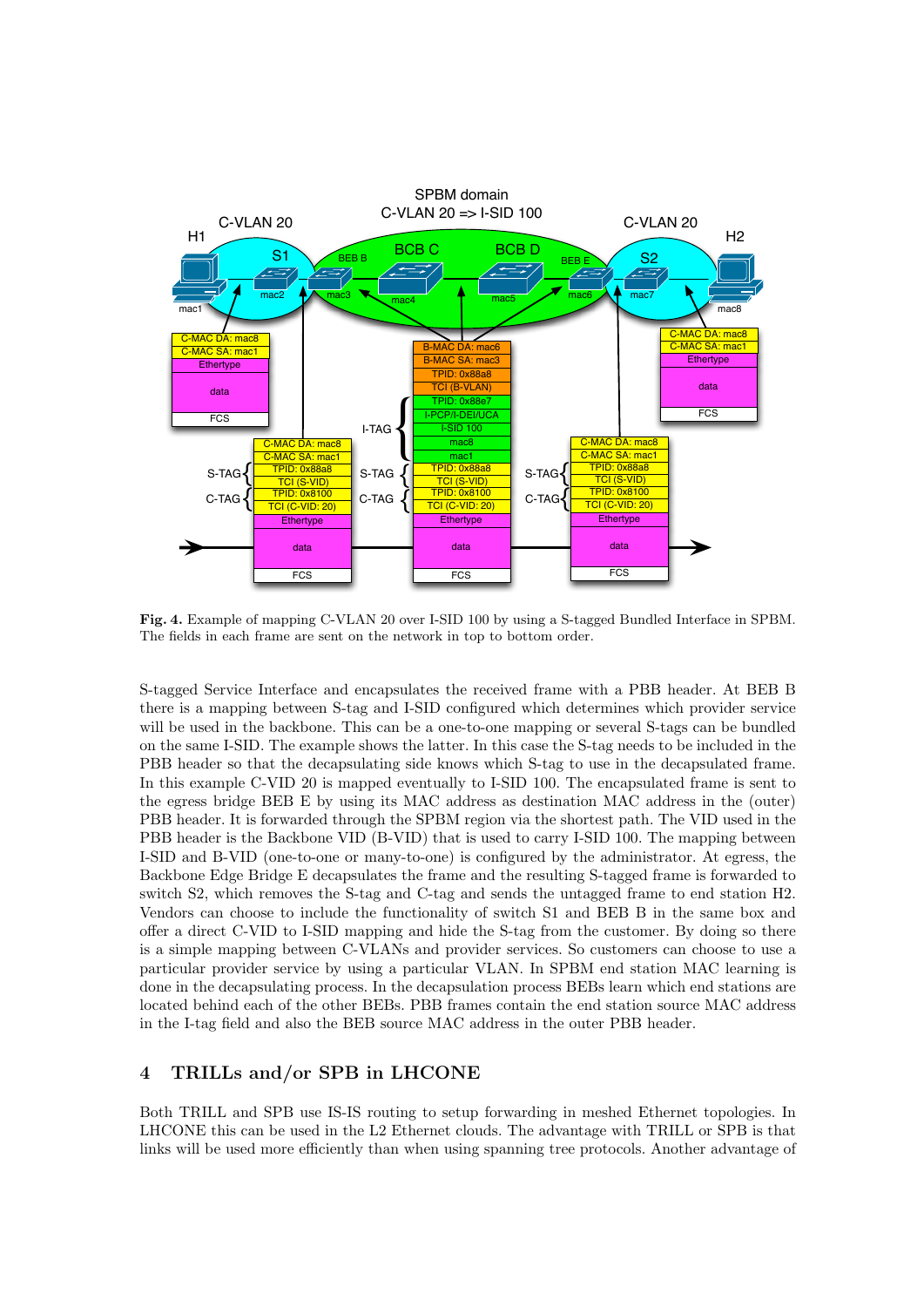TRILL or SPB is that adding additional links will make the network more resilient and efficient. TRILL or SPB based Ethernet clouds scale much better than Ethernet networks based on spanning tree protocols. With TRILL or SPB LHCONE could make use of large low cost Ethernet clouds where forwarding takes place via shortest paths and IS-IS takes care of rerouting in case of link failures. TRILL or SPB can be used with both VRF (Virtual Routing and Forwarding) and lightpath setups. Routers (with VRF) can interconnect TRILL or SPB based clouds. Lightpaths can be setup through a TRILL or SPB region by specifying an ingress and an egress port in that TRILL or SPB region.

With TRILL, end station MAC addresses are learned at the edge bridges only. TRILL can encapsulate and forward both tagged and untagged customer frames through a TRILL domain. The lightpath provisioning software does not need to configure anything on the RBridges.

When using SPBV in automatic mode, the mapping between customer VID and SPVID does not need any explicit configuration. So in this case the lightpath provisioning software also does not need to configure anything on the SPBV bridges.

When SPBM is used, the lightpath provisioning software only needs to configure a mapping from customer frame to I-SID. But this is only needed at the ingress and egress Backbone Edge Bridges (BEBs). The bridges in the core just forward the frames based on backbone VID (B-VID) and egress BEB MAC address.

So lightpath provisioning software needs very little extra support in order to setup lightpaths through either TRILL or SPB regions. The advantage of using TRILL or SPB regions instead of individual Ethernet point-to-point links is that rerouting in case of link failures is done by TRILL or SPB IS-IS routing and needs no explicit support from the lightpath provisioning software.

### 5 Vendor support

These vendors have TRILL products:

- IBM (Blade Networks) RackSwitch G8264 (not verified yet)
- Broadcom network processors (e.g. BCM56840 Trident [16])
- Intel (Fulcrum) network processors (e.g. FM6000 [17])
- Marvell network processors (not verified yet)
- Mellanox network processors (not verified yet)
- Solaris (software implementation) [15]
- Dell (Force10) (announced)
- Extreme Networks (announced)
- Huawei (announced)
- HP (announced)
- Cisco (TRILL-like FabricPath)
- Brocade (TRILL-like VCS)

These Ethernet switches support IEEE 802.1aq:

- Alcatel-Lucent OmniSwitch 6900
- Avaya ERS-8800/ERS-8600
- Avaya VSP-7000
- Avaya VSP-9000
- Huawei S9300

There have been three interoperability events for 802.1aq.

Some vendor statements:

- HP supports both TRILL and 802.1aq
- Huawei supports both TRILL and 802.1aq
- Juniper has QFabric. CTO Pradeep Sindhu about TRILL: "a solution looking for a problem"
- Extreme Network sees Multi-System Link Aggregation (M-LAG) as an alternative for TRILL and 802.1aq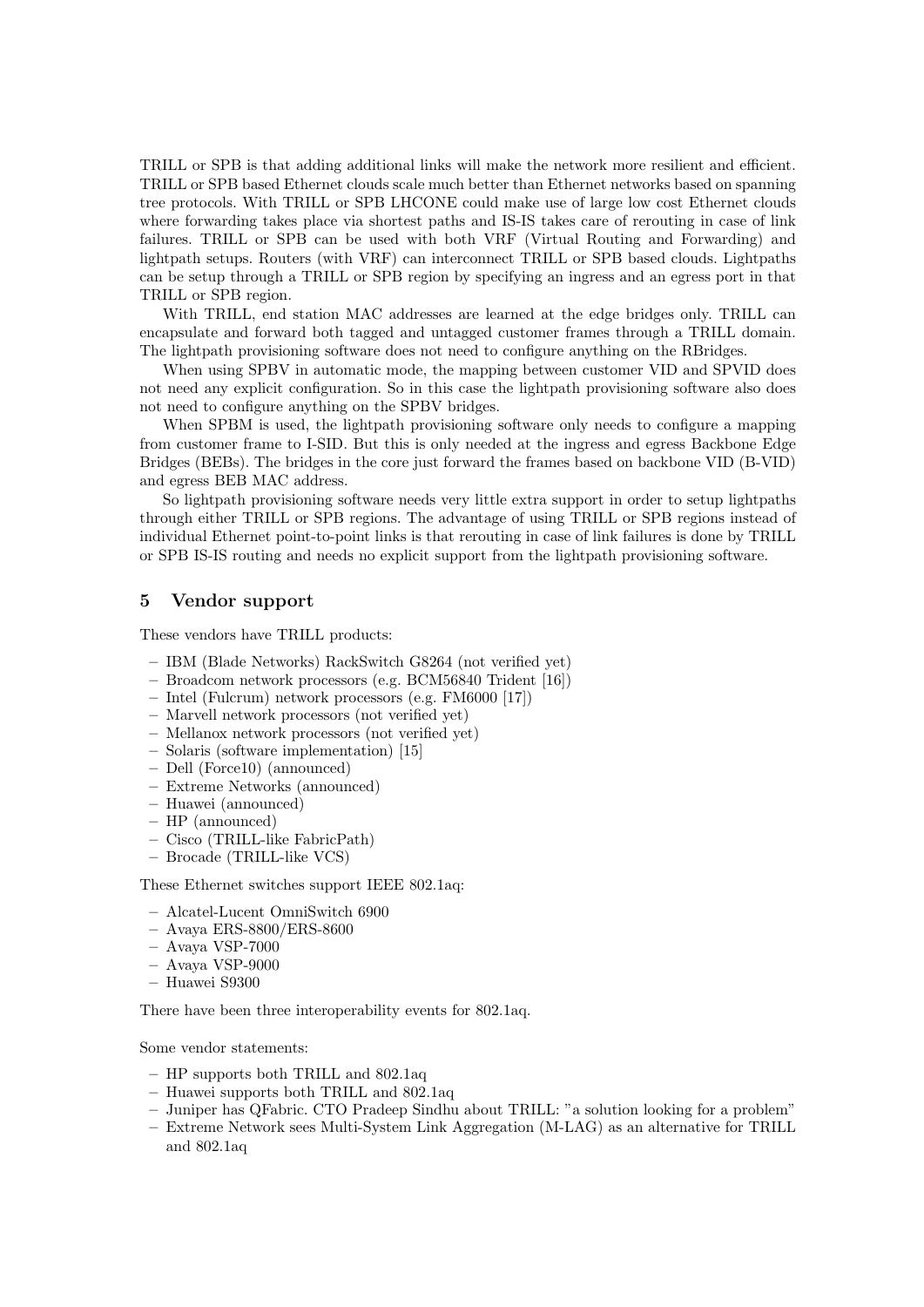# 6 Glossary

B-MAC Backbone MAC address BPDU Bridge Protocol Data Unit CIST Common and Internal Spanning Tree CST Common Spanning Tree ECMP Equal Cost Multiple Paths ECMT Equal Cost Multi Tree ECT Equal Cost Tree FID Filtering Identifier IEEE Institute of Electrical and Electronics Engineers IETF Internet Engineering Task Force I-SID Backbone Service Instance Identifier IS-IS Intermediate System to Intermediate System IST Internal Spanning Tree LHCONE Large Hadron Collider Open Network Environment MAC Media Access Control MSTP Multiple Spanning Tree Protocol OAM Operations, Administration and Maintenance/Management PBB Provider Backbone Bridges PVID Port VLAN Identifier RPF Reverse Path Forwaring RSTP Rapid Spanning Tree Protocol SPB Shortest Path Bridging SPBM Shortest Path Bridging MAC SPBV Shortest Path Bridging VID SPVID Shortest Path VLAN Identifier STP Spanning Tree Protocol TCI Tag Control Information TPID Tag Protocol Identifier TRILL Transparent Interconnection of Lots of Links VID VLAN Identifier VLAN Virtual Local Area Network VPN Virtual Private Network VRF Virtual Routing and Forwarding

## 7 Acknowledgements

Thanks to David Allan for reviewing the SPB text.

### References

| 1. IEEE Std 802.1D-2004                                                                   |
|-------------------------------------------------------------------------------------------|
| IEEE Standard for Local and metropolitan area networks                                    |
| Media Access Control (MAC) Bridges                                                        |
| Print: ISBN 0-7381-3881-5 SH95213                                                         |
| PDF: ISBN 0-7381-3982-3 SS95213                                                           |
| 9 June 2004                                                                               |
| 2. RFC 5556                                                                               |
| Touch, J., Perlman, R.                                                                    |
| Transparent Interconnection of Lots of Links (TRILL): Problem and Applicability Statement |
| May 2009                                                                                  |